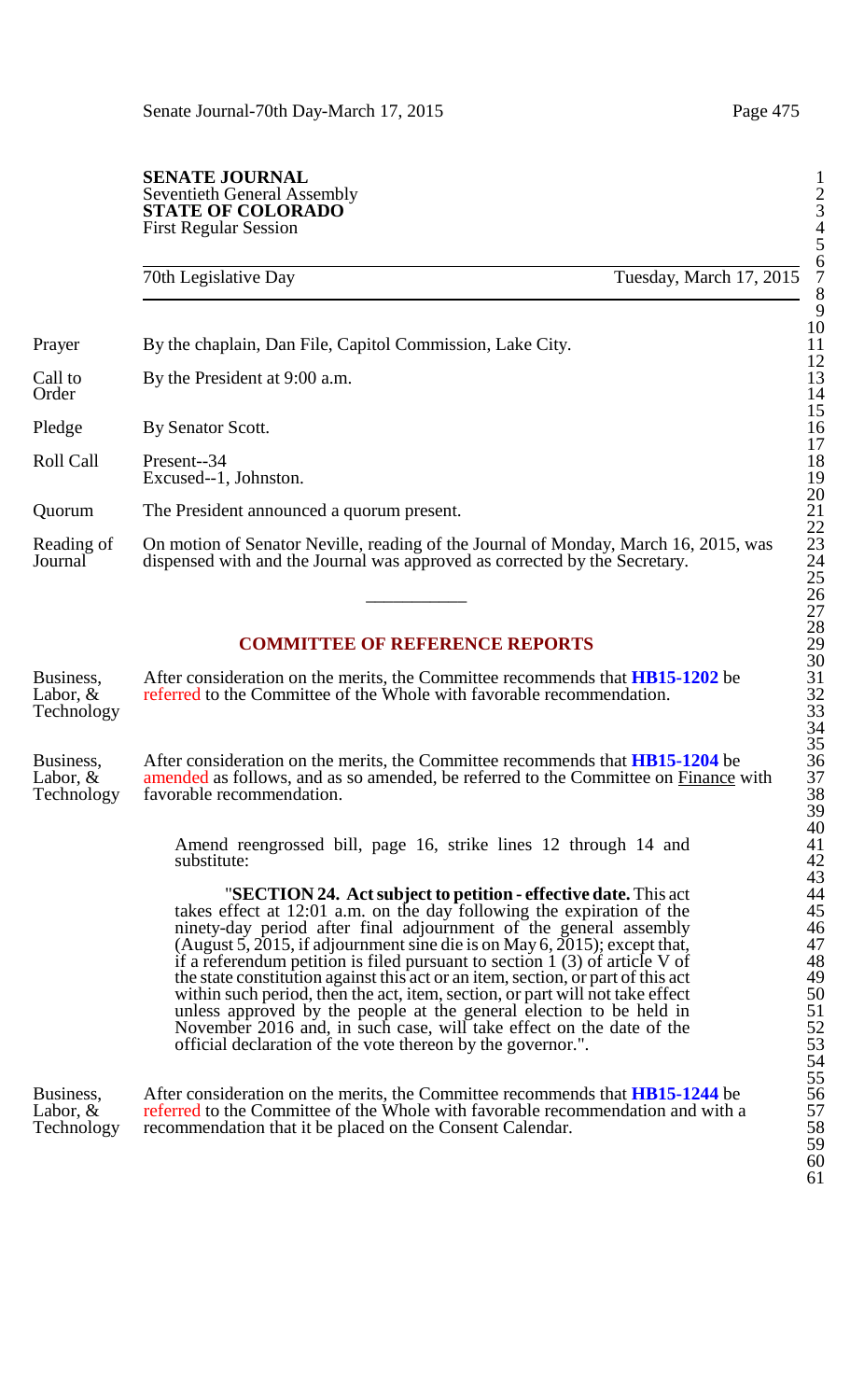Business, The Committee on Business, Labor, & Technology has had under consideration and has 1 Labor,  $\&$  had a hearing on the following appointment and recommends that the appointment be  $\qquad$  2 Technology placed on the consent calendar and confirmed: 3

#### MEMBER OF THE BOARD OF ASSESSMENT APPEALS

for a term expiring July 1, 2015:

Amy J. Williams of Hayden, Colorado, engaged in agricultural, reappointed.

Business, The Committee on Business, Labor, & Technology has had under consideration and has 15 Labor,  $\&$  had a hearing on the following appointments and recommends that the appointments be 16 Technology placed on the consent calendar and confirmed: 17 and 17

#### MEMBERS OF THE SECURITIES BOARD

for terms expiring July 1, 2017:

Herrick Kenley Lidstone of Centennial, Colorado, a member of the public at large, appointed;

Mashenka Lundberg of Golden, Colorado, who is licensed by the state supreme court to practice law in the state of Colorado and who is conversant in securities law, reappointed.

State, After consideration on the merits, the Committee recommends that **SB15-091** be amended 33 Veterans,  $\&$  as follows, and as so amended, be referred to the Committee of the Whole with favorable 34 Military recommendation. 35 Affairs<sup>3</sup> and the set of the set of the set of the set of the set of the set of the set of the set of the set of the set of the set of the set of the set of the set of the set of the set of the set of the set of the set o

> Amend printed bill, page 2, strike line 3 and substitute "(1) (a) and (2); 38 and  $\text{add}(1.5)$  as follows:".  $\qquad \qquad 39$

Page 2, line 6, strike "Notwithstanding" and substitute "Notwithstanding" EXCEPT AS PROVIDED IN SUBSECTION  $(1.5)$  OF THIS SECTION, NOTWITHSTANDING".

Page 2, line 12, strike " $s$ ix".

Page 2, line 13, strike "THREE" and substitute "six".

Page 2, strike lines 15 through 19 and substitute:

 $"(1.5)$  (a) NOTWITHSTANDING ANY PROVISION OF SUBSECTION  $(1)$ OF THIS SECTION TO THE CONTRARY, ALL ACTIONS AGAINST ANY ARCHITECT, CONTRACTOR, BUILDER OR BUILDER VENDOR, ENGINEER, OR 53 INSPECTOR PERFORMING OR FURNISHING THE DESIGN, PLANNING, SUPERVISION, INSPECTION, CONSTRUCTION, OR OBSERVATION OF CONSTRUCTION OF ANY IMPROVEMENT TO SINGLE-FAMILY DETACHED RESIDENTIAL REAL PROPERTY SHALL BE BROUGHT WITHIN THE TIME PROVIDED IN SECTION 13-80-102 AFTER THE CLAIM FOR RELIEF ARISES, AND NOT THEREAFTER, BUT IN NO CASE SHALL SUCH AN ACTION BE **59**<br>BROUGHT MORE THAN FIVE YEARS AFTER THE SUBSTANTIAL COMPLETION **60** BROUGHT MORE THAN FIVE YEARS AFTER THE SUBSTANTIAL COMPLETION 60<br>OF THE IMPROVEMENT TO THE REAL PROPERTY, EXCEPT AS PROVIDED IN 61 OF THE IMPROVEMENT TO THE REAL PROPERTY, EXCEPT AS PROVIDED IN 61<br>SUBSECTION (2) OF THIS SECTION. 62

SUBSECTION (2) OF THIS SECTION.<br>
(b) IF A CAUSE OF ACTION SUBJECT TO THIS SUBSECTION (1.5) 63 (b) IF A CAUSE OF ACTION SUBJECT TO THIS SUBSECTION (1.5) 63<br>DURING THE FOURTH OR FIFTH YEAR AFTER SUBSTANTIAL 64 ARISES DURING THE FOURTH OR FIFTH YEAR AFTER SUBSTANTIAL 64<br>COMPLETION OF THE IMPROVEMENT TO SINGLE-FAMILY DETACHED 65 COMPLETION OF THE IMPROVEMENT TO SINGLE-FAMILY DETACHED 65<br>RESIDENTIAL REAL PROPERTY, THE ACTION MUST BE BROUGHT WITHIN 66 RESIDENTIAL REAL PROPERTY, THE ACTION MUST BE BROUGHT WITHIN 666<br>ONE YEAR AFTER THE DATE UPON WHICH THE CAUSE OF ACTION ARISES. 67 ONE YEAR AFTER THE DATE UPON WHICH THE CAUSE OF ACTION ARISES. 67<br>(2) EXCEPT AS PROVIDED IN SUBSECTION (1.5) OF THIS SECTION. 68

(2) EXCEPT AS PROVIDED IN SUBSECTION  $(1.5)$  OF THIS SECTION, 68 any such cause of action arises during the fifth or sixth vear after 69 in case any such cause of action arises during the fifth or sixth year after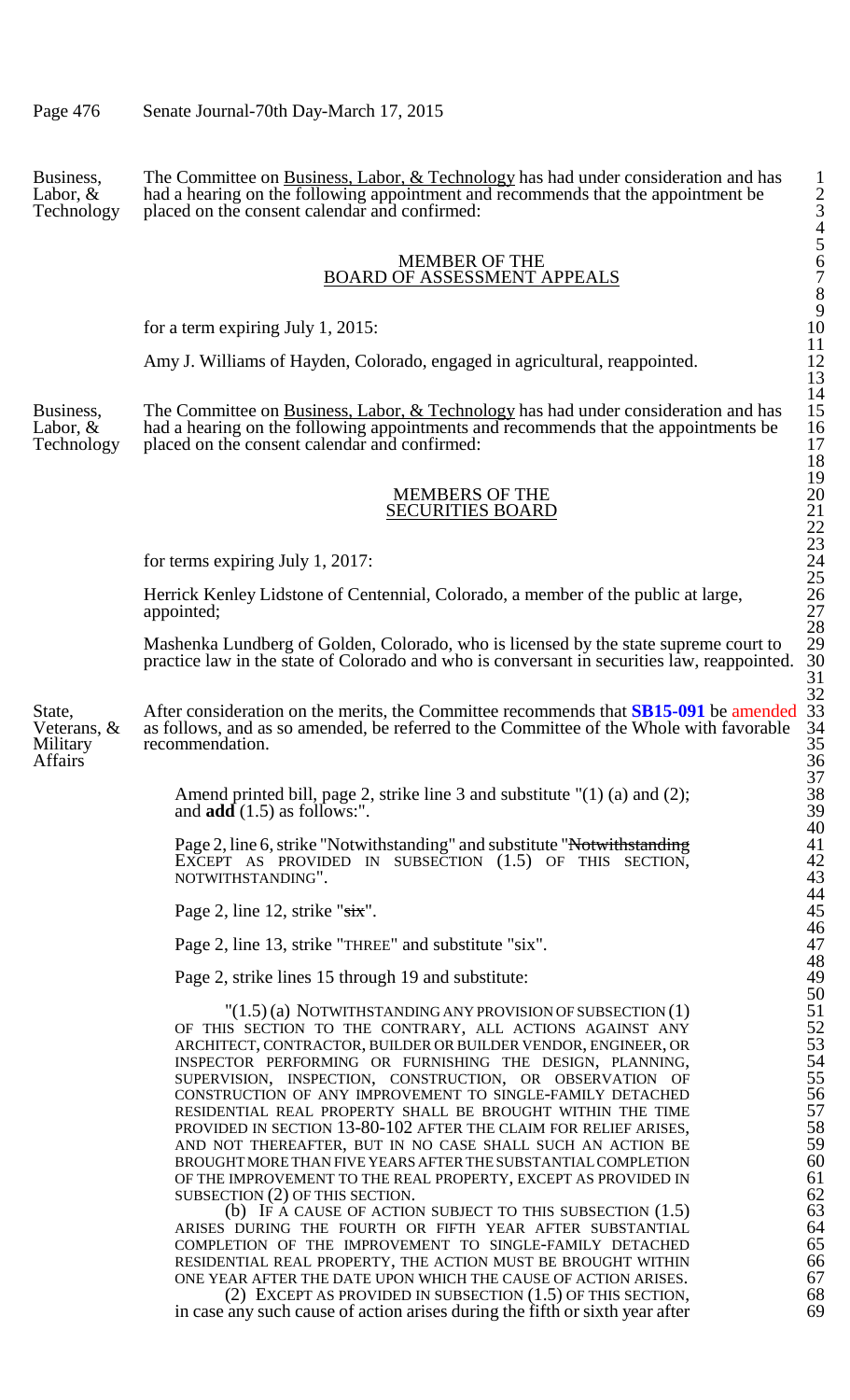substantial completion of the improvement to real property, said action 1 shall be brought within one year after the date upon which the cause of action arises.

Affairs<sup>3</sup> 9

State, After consideration on the merits, the Committee recommends that **SB15-201** be 6 Veterans, & postponed indefinitely. The 7 set of  $\sim$  7 Military 2012 **1999** 8

## **SENATE SERVICES REPORT**

**Correctly Engrossed:** SB15-175, 180, 183, 193 and 194. **Correctly Revised:** HB15-1035, 1106 and 1188. **Correctly Enrolled:** SJR15-013.

## **INTRODUCTION OF RESOLUTIONS**

The following resolution was read by title:

**SJR15-017** by Senator(s) Kefalas and Lambert, Crowder; also Representative(s) Young and Landgraf-- 28 Concerning the designation of March 19, 2015, as "Colorado Arc Day".  $\sim$  29

> Laid over until Thursday, March 19, retaining its place on the calendar.  $\frac{32}{33}$

#### **THIRD READING OF BILLS -- FINAL PASSAGE --CONSENT CALENDAR**

On third reading, the titles of the following bills were publicly read, the reading at length 39 having been dispensed with by unanimous consent:

**HB15-1035** by Representative(s) Fields; also Senator(s) Cooke--Concerning changes to crime victim compensation.

The question being "Shall the bill pass?", the roll call was taken with the following result: 46

|                 |    |           |  |                    | <b>ABSENT</b> |  | 49 |
|-----------------|----|-----------|--|--------------------|---------------|--|----|
| <b>YES</b>      | 34 | NO        |  | <b>EXCUSED</b>     |               |  |    |
| Aguilar         |    | Guzman    |  | Y Kerr             | Scheffel      |  | 50 |
| Balmer          |    | Heath     |  | Y Lambert          | Scott         |  | 51 |
| Baumgardner     |    | Y Hill    |  | Y Lundberg         | Y Sonnenberg  |  | 52 |
| Carroll         |    | Y Hodge   |  | Y Marble           | Y Steadman    |  | 53 |
| Cooke           |    | Y Holbert |  | Y Martinez Humenik | Y Todd        |  | 54 |
| Crowder         |    | Jahn      |  | Y Merrifield       | Ulibarri      |  | 55 |
| Donovan         |    | Johnston  |  | E Neville T.       | Woods         |  | 56 |
| Garcia          |    | Jones     |  | Y Newell           | Y President   |  | 57 |
| <b>Grantham</b> |    | Kefalas   |  | Roberts            |               |  | 58 |

A majority of all members elected to the Senate having voted in the affirmative, the bill 61 was **passed**.

Co-sponsor(s) added: Crowder, Garcia, Guzman, Heath, Kefalas, Kerr, Martinez Humenik, 64 Merrifield, Newell, Roberts and Todd.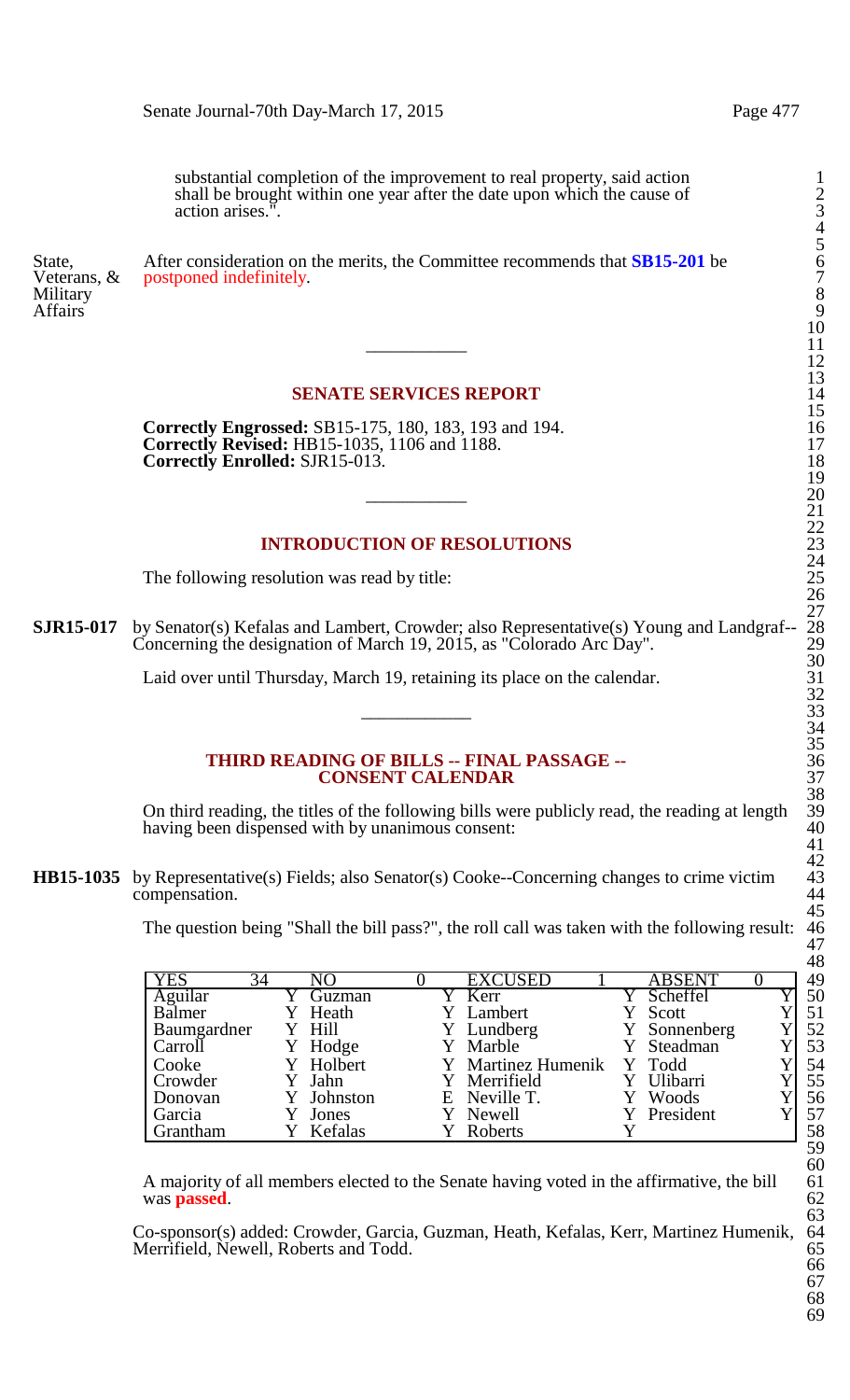**HB15-1106** by Representative(s) Saine; also Senator(s) Sonnenberg--Concerning the clarification of access by eligible persons to unredacted adoption records that contain identifying 2 information.

The question being "Shall the bill pass?", the roll call was taken with the following result: 5

| <b>YES</b><br>34 | NО        |  | <b>EXCUSED</b>            | <b>ABSENT</b> |  | 8  |
|------------------|-----------|--|---------------------------|---------------|--|----|
| Aguilar          | Guzman    |  | Y Kerr                    | Scheffel      |  | 9  |
| Balmer           | Heath     |  | Y Lambert                 | Scott         |  | 10 |
| Baumgardner      | Y Hill    |  | Y Lundberg                | Y Sonnenberg  |  | 11 |
| Carroll          | Y Hodge   |  | Y Marble                  | Y Steadman    |  | 12 |
| Cooke            | Y Holbert |  | Y Martinez Humenik Y Todd |               |  | 13 |
| Crowder          | Jahn      |  | Y Merrifield              | Ulibarri      |  | 14 |
| Donovan          | Johnston  |  | E Neville T.              | Woods         |  | 15 |
| Garcia           | Jones     |  | Y Newell                  | Y President   |  | 16 |
| <b>Grantham</b>  | Kefalas   |  | Roberts                   |               |  | 17 |

A majority of all members elected to the Senate having voted in the affirmative, the bill was **passed**.

Co-sponsor(s) added: Lundberg, Marble, Neville T., Newell and Woods.

**HB15-1188** by Representative(s) Ryden and Primavera, Nordberg; also Senator(s) Neville T., Guzman, Jahn--Concerning clarifications to the state vocational rehabilitation program. 27

The question being "Shall the bill pass?", the roll call was taken with the following result:

|                  |   |            |  |                     |               |  | ◡▴ |
|------------------|---|------------|--|---------------------|---------------|--|----|
| <b>YES</b><br>33 |   | NO         |  | <b>EXCUSED</b>      | <b>ABSENT</b> |  | 32 |
| Aguilar          |   | Guzman     |  | $\overline{Y}$ Kerr | Y Scheffel    |  | 33 |
| Balmer           | N | Heath      |  | Y Lambert           | Y Scott       |  | 34 |
| Baumgardner      |   | Y Hill     |  | Y Lundberg          | Y Sonnenberg  |  | 35 |
| Carroll          |   | Hodge      |  | Y Marble            | Y Steadman    |  | 36 |
| Cooke            |   | Y Holbert  |  | Y Martinez Humenik  | Y Todd        |  | 37 |
| Crowder          |   | Y Jahn     |  | Y Merrifield        | Ulibarri      |  | 38 |
| Donovan          |   | Y Johnston |  | E Neville T.        | Woods         |  | 39 |
| Garcia           |   | Jones      |  | Y Newell            | Y President   |  | 40 |
| <b>Grantham</b>  |   | Kefalas    |  | Roberts             |               |  | 41 |

A majority of all members elected to the Senate having voted in the affirmative, the bill 44 was **passed**. 45

Co-sponsor(s) added: Newell.

**SB15-193** by Senator(s) Neville T. and Newell, Martinez Humenik; also Representative(s) Tate and Tyler, Singer--Concerning the consolidation of two reports that the statewide internet portal 51 authority is required to submit to the members of the general assembly.

The question being "Shall the bill pass?", the roll call was taken with the following result:

| <b>YES</b><br>34 | NO        |  | <b>EXCUSED</b>      | <b>ABSENT</b> |  | 57 |
|------------------|-----------|--|---------------------|---------------|--|----|
| Aguilar          | Guzman    |  | $\overline{Y}$ Kerr | Y Scheffel    |  | 58 |
| Balmer           | Heath     |  | Lambert             | Scott         |  | 59 |
| Baumgardner      | Y Hill    |  | Y Lundberg          | Y Sonnenberg  |  | 60 |
| Carroll          | Hodge     |  | Y Marble            | Steadman      |  | 61 |
| Cooke            | Y Holbert |  | Y Martinez Humenik  | Y Todd        |  | 62 |
| Crowder          | Jahn      |  | Y Merrifield        | Ulibarri      |  | 63 |
| Donovan          | Johnston  |  | E Neville T.        | Woods         |  | 64 |
| Garcia           | Jones     |  | Newell              | President     |  | 65 |
| <b>Grantham</b>  | Kefalas   |  | Roberts             |               |  | 66 |
|                  |           |  |                     |               |  | 67 |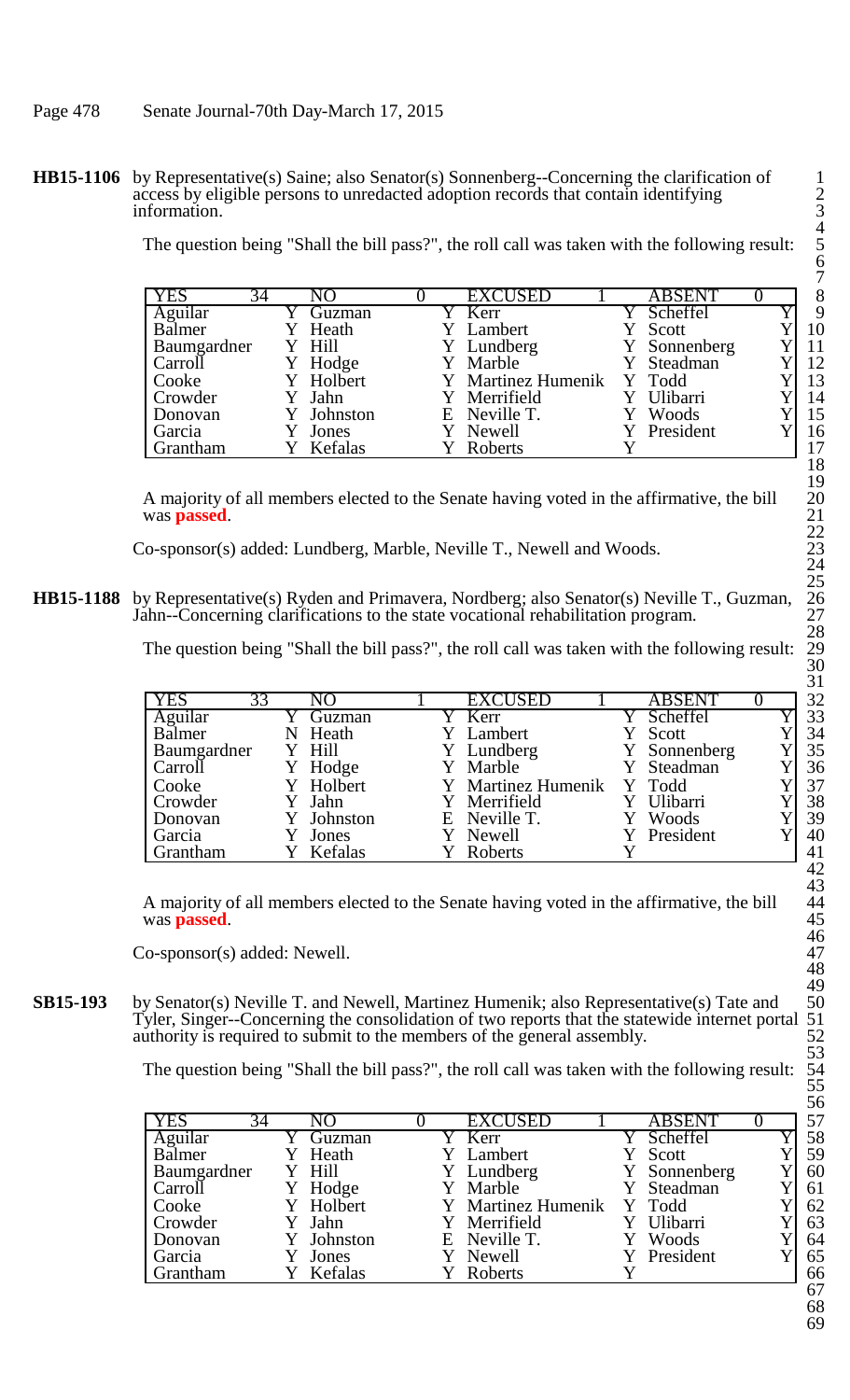A majority of all members elected to the Senate having voted in the affirmative, the bill 1 was **passed**. 2

Co-sponsor(s) added: Baumgardner. 4

# **THIRD READING OF BILLS -- FINAL PASSAGE**

On third reading, the titles of the following bills were publicly read, the reading at length 11 having been dispensed with by unanimous consent:

**SB15-180** by Senator(s) Neville T.; also Representative(s) Neville P.--Concerning state agency requirements for the enforcement of new regulatory requirements on small businesses, and, in connection therewith, enacting the "Regulatory Reform Act of 2015".

The question being "Shall the bill pass?", the roll call was taken with the following result:

|         |                                                               |         |                                                                                                             |          |                                                               | ▰  |
|---------|---------------------------------------------------------------|---------|-------------------------------------------------------------------------------------------------------------|----------|---------------------------------------------------------------|----|
| NΟ      | $\overline{4}$                                                | EXCUSED |                                                                                                             | ABSENT   |                                                               | 22 |
| Guzman  |                                                               |         |                                                                                                             | Scheffel |                                                               | 23 |
| Heath   |                                                               |         |                                                                                                             | Scott    |                                                               | 24 |
|         |                                                               |         |                                                                                                             |          |                                                               | 25 |
|         |                                                               |         |                                                                                                             |          |                                                               | 26 |
|         |                                                               |         |                                                                                                             |          |                                                               | 27 |
|         |                                                               |         |                                                                                                             |          |                                                               | 28 |
|         |                                                               |         |                                                                                                             | Woods    |                                                               | 29 |
|         |                                                               |         |                                                                                                             |          |                                                               | 30 |
| Kefalas |                                                               | Roberts |                                                                                                             |          |                                                               | 31 |
|         | Y Hill<br>N Hodge<br>Y Holbert<br>Y Jahn<br>Johnston<br>Jones |         | Kerr<br>Lambert<br>Y Lundberg<br>N Marble<br>Y Martinez Humenik<br>Y Merrifield<br>E Neville T.<br>N Newell |          | Y Sonnenberg<br>Steadman<br>Y Todd<br>Ulibarri<br>N President |    |

A majority of all members elected to the Senate having voted in the affirmative, the bill was **passed**.

Co-sponsor(s) added: Balmer, Baumgardner, Cadman, Cooke, Grantham, Holbert, 37 Lambert, Lundberg, Marble, Roberts, Scheffel, Scott, Sonnenberg and Woods.

**SB15-175** by Senator(s) Holbert and Cooke, Cadman, Scheffel, Roberts, Lundberg, Hill, Baumgardner, Marble, Martinez Humenik, Garcia, Woods, Scott, Balmer, Neville T., 42 Crowder, Donovan, Grantham, Jahn, Lambert, Sonnenberg; also Representative(s) 43 Humphrey, Carver, Saine, Brown, Neville P., Nordberg, Van Winkle, Buck, Everett, Joshi, 44 Ransom, Vigil--Concerning repealing certain provisions regarding ammunition magazines. 45

The question being "Shall the bill pass?", the roll call was taken with the following result:

|                  |   |            |    |   |                           |   |               |  | $\sim$ |
|------------------|---|------------|----|---|---------------------------|---|---------------|--|--------|
| <b>YES</b><br>21 |   | NО         | 13 |   | <b>EXCUSED</b>            |   | <b>ABSENT</b> |  | 50     |
| Aguilar          |   | Guzman     |    |   | Kerr                      |   | Scheffel      |  | 51     |
| Balmer           |   | Heath      |    |   | N Lambert                 |   | Scott         |  | 52     |
| Baumgardner      |   | Y Hill     |    |   | Y Lundberg                |   | Y Sonnenberg  |  | 53     |
| Carroll          | N | Hodge      |    |   | N Marble                  |   | Y Steadman    |  | 54     |
| Cooke            |   | Y Holbert  |    |   | Y Martinez Humenik Y Todd |   |               |  | 55     |
| <b>Crowder</b>   |   | Jahn       |    |   | Y Merrifield              | N | Ulibarri      |  | 56     |
| Donovan          |   | Y Johnston |    |   | E Neville T.              |   | Woods         |  | 57     |
| Garcia           |   | Jones      |    | N | Newell                    | N | President     |  | 58     |
| Grantham         |   | Y Kefalas  |    |   | Roberts                   |   |               |  | 59     |

A majority of all members elected to the Senate having voted in the affirmative, the bill was **passed**.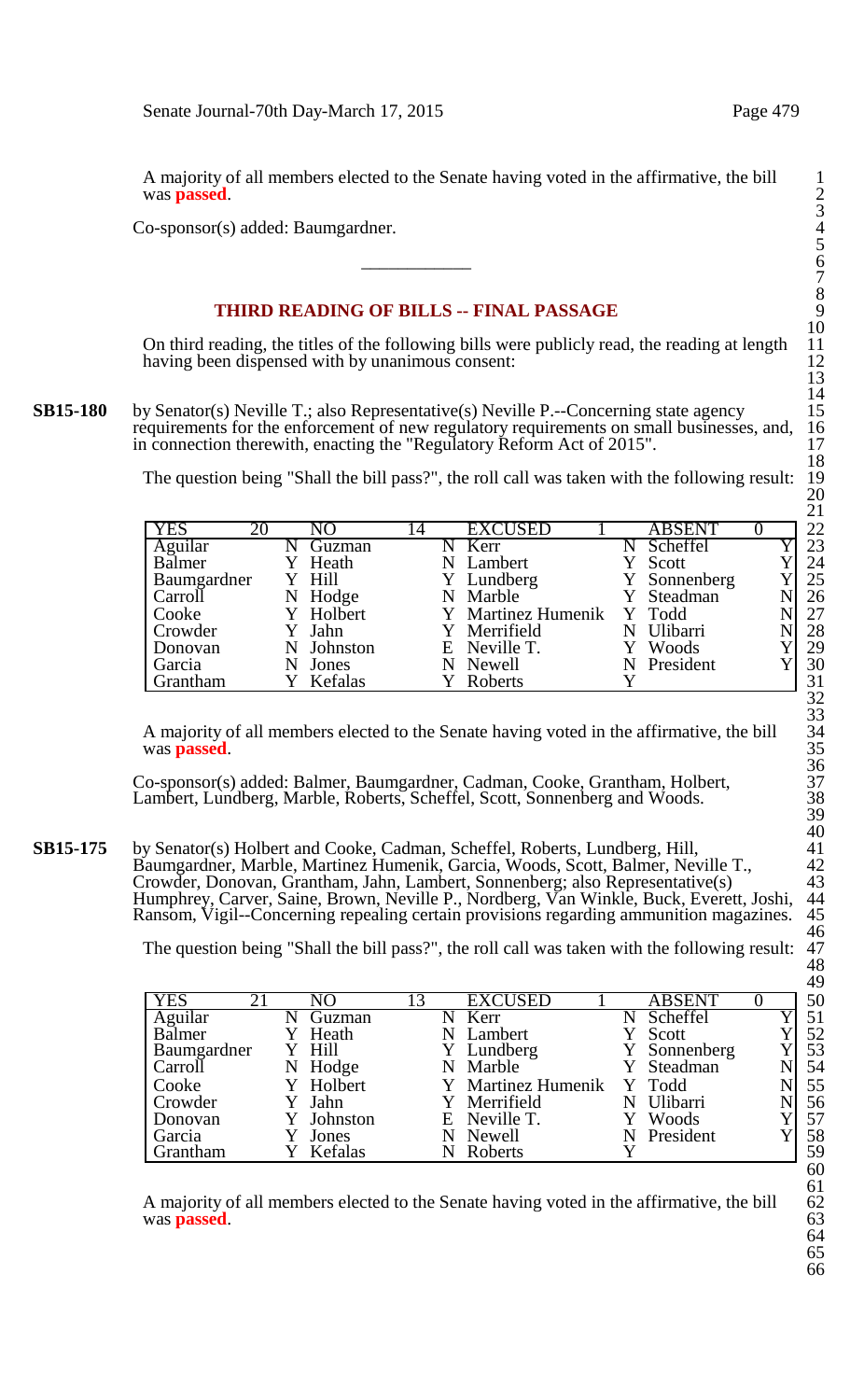#### **SB15-183** by Senator(s) Hodge and Sonnenberg; also Representative(s) Arndt and Becker J.--Concerning the quantification of the historical consumptive use of a water right. 2

The question being "Shall the bill pass?", the roll call was taken with the following result: 4

| <b>YES</b>  | 26 | $\overline{N}O$ |  | <b>EXCUSED</b>     | <b>ABSENT</b>   |  | 7  |
|-------------|----|-----------------|--|--------------------|-----------------|--|----|
| Aguilar     |    | Guzman          |  | $\sqrt{\ }$ Kerr   | Scheffel        |  | 8  |
| Balmer      |    | Heath           |  | Lambert            | Scott           |  | 9  |
| Baumgardner |    | N Hill          |  | N Lundberg         | Y Sonnenberg    |  | 10 |
| Carroll     |    | N Hodge         |  | Y Marble           | Y Steadman      |  | 11 |
| Cooke       |    | Y Holbert       |  | Y Martinez Humenik | Y Todd          |  | 12 |
| Crowder     |    | Y Jahn          |  | Y Merrifield       | <b>Ulibarri</b> |  | 13 |
| Donovan     |    | N Johnston      |  | E Neville T.       | Woods           |  | 14 |
| Garcia      |    | Jones           |  | Y Newell           | Y President     |  | 15 |
| Grantham    |    | Kefalas         |  | Roberts            |                 |  | 16 |

A majority of all members elected to the Senate having voted in the affirmative, the bill was **passed**.

Co-sponsor(s) added: Crowder, Guzman, Ulibarri and Woods. 22

**SB15-194** by Senator(s) Neville T. and Newell, Martinez Humenik; also Representative(s) Tate and Tyler, Singer--Concerning the board of directors of the statewide internet portal authority.

The question being "Shall the bill pass?", the roll call was taken with the following result:

|                  |            |                           |               | ◡◡ |
|------------------|------------|---------------------------|---------------|----|
| <b>YES</b><br>34 | NO         | <b>EXCUSED</b>            | <b>ABSENT</b> | 31 |
| Aguilar          | Guzman     | Y Kerr                    | Scheffel      | 32 |
| Balmer           | Y Heath    | Y Lambert                 | Y Scott       | 33 |
| Baumgardner      | Y Hill     | Y Lundberg                | Y Sonnenberg  | 34 |
| Carroll          | Hodge      | Y Marble                  | Y Steadman    | 35 |
| Cooke            | Y Holbert  | Y Martinez Humenik Y Todd |               | 36 |
| Crowder          | Y Jahn     | Y Merrifield              | Y Ulibarri    | 37 |
| Donovan          | Y Johnston | E Neville T.              | Woods         | 38 |
| Garcia           | Jones      | Y Newell                  | Y President   | 39 |
| Grantham         | Kefalas    | Roberts                   |               | 40 |
|                  |            |                           |               |    |

A majority of all members elected to the Senate having voted in the affirmative, the bill 43 was **passed**. 44

Co-sponsor(s) added: Cadman, Grantham, Kerr and Lambert. 46

Committee On motion of Senator Grantham, the Senate resolved itself into the Committee of the of the Whole Whole for consideration of General Orders--Second Reading of Bills--Consent Calen Whole for consideration of General Orders--Second Reading of Bills--Consent Calendar, and Senator Grantham was called to the Chair to act as Chairman.

#### **GENERAL ORDERS -- SECOND READING OF BILLS --CONSENT CALENDAR**

The Committee of the Whole having risen, the Chairman reported that the following bills, reading at length having been dispensed with by unanimous consent, had been considered 59 and action taken thereon as follows: 60 and action taken thereon as follows:

**SB15-198** by Senator(s) Crowder; also Representative(s) Vigil--Concerning modifications to the 63<br>Colorado water conservation board's fallowing pilot program, and, in connection therewith, 64 Colorado water conservation board's fallowing pilot program, and, in connection therewith, 64 expanding the program to allow an agricultural water right owner to lease an agricultural 65 expanding the program to allow an agricultural water right owner to lease an agricultural 65<br>water right for temporary agricultural, environmental, industrial, or recreational use. 66 water right for temporary agricultural, environmental, industrial, or recreational use.

Ordered engrossed and placed on the calendar for third reading and final passage.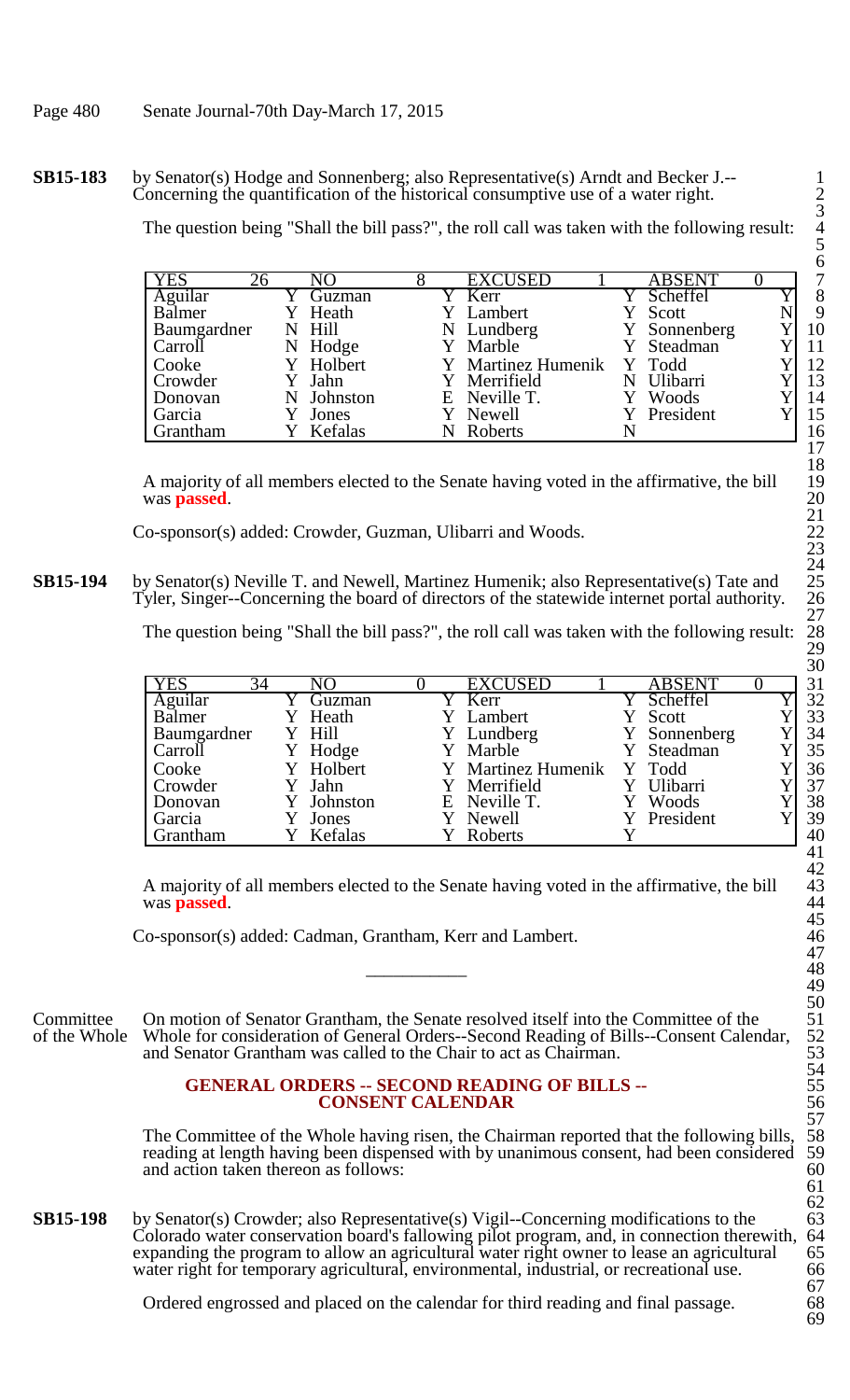**SB15-199** by Senator(s) Sonnenberg; also Representative(s) Vigil--Concerning the continuation of the funding for the habitat partnership program in the division of parks and wildlife.

Ordered engrossed and placed on the calendar for third reading and final passage. 4

**HB15-1150** by Representative(s) Rankin, Hamner, Young; also Senator(s) Grantham, Lambert, Steadman--Concerning annual tier 2 transfers from the severance tax operational fund to an existing special account in the general fund established by the mined land reclamation 9 board for the purpose of funding reclamation of lands that were obligated to be reclaimed 10<br>under permits upon which financial warranties have been forfeited. under permits upon which financial warranties have been forfeited.

Ordered revised and placed on the calendar for third reading and final passage.

**HB15-1048** by Representative(s) Williams, Nordberg; also Senator(s) Balmer--Concerning authority of 16 the commissioner of insurance to adopt principle-based life insurance reserve requirements 17 for life insurance policies. 18

Ordered revised and placed on the calendar for third reading and final passage. 20

**SB15-090** by Senator(s) Todd, Hodge, Kerr; also Representative(s) Tyler--Concerning the adoption of 23 standards governing temporary permits on motor vehicles for effective readability. 24

> Removed from the General Orders--Second Reading of Bills Consent Calendar of 26 Tuesday, March 17 and placed at the end of the General Orders--Second Reading of Bills 27 Calendar of Tuesday, March 17. 28

**HB15-1209** by Representative(s) Tyler, Becker J., Coram, Mitsch Bush, Winter, Kraft-Tharp, Moreno, 31 Buck, Esgar, Melton, Nordberg; also Senator(s) Scott, Todd, Garcia, Cooke--Concerning 32 the highway maintenance division of the department of transportation.  $\frac{33}{2}$ 

Ordered revised and placed on the calendar for third reading and final passage. 35

**SB15-192** by Senator(s) Aguilar; also Representative(s) Joshi--Concerning the provision of a 38 therapeutic alternate drug selection to patients residing in certain long-term care facilities. 39

> Amendment No. 1, Health & Human Services Committee Amendment. 41 (Printed in Senate Journal, March 13, page(s) 464 and placed in members' bill files.) 42

> As amended, ordered engrossed and placed on the calendar for third reading and final 44  $p$ assage.  $45$

**HB15-1182** by Representative(s) Lontine and Landgraf; also Senator(s) Aguilar, Lundberg--Concerning 48 the expansion of the scope of practice of certified nurse aides to include certain tasks. 49

> Amendment No. 1, Health & Human Services Committee Amendment. 51 (Printed in Senate Journal, March 13, page(s) 464 and placed in members' bill files.) 52

> As amended, ordered revised and placed on the calendar for third reading and final 54 passage. 55  $\frac{56}{57}$

#### **ADOPTION OF THE REPORT OF THE COMMITTEE OF THE WHOLE --** 60 **CONSENT CALENDAR** 61

On motion of Senator Grantham, the report of the Committee of the Whole was **adopted** 64 on the following roll call vote: 65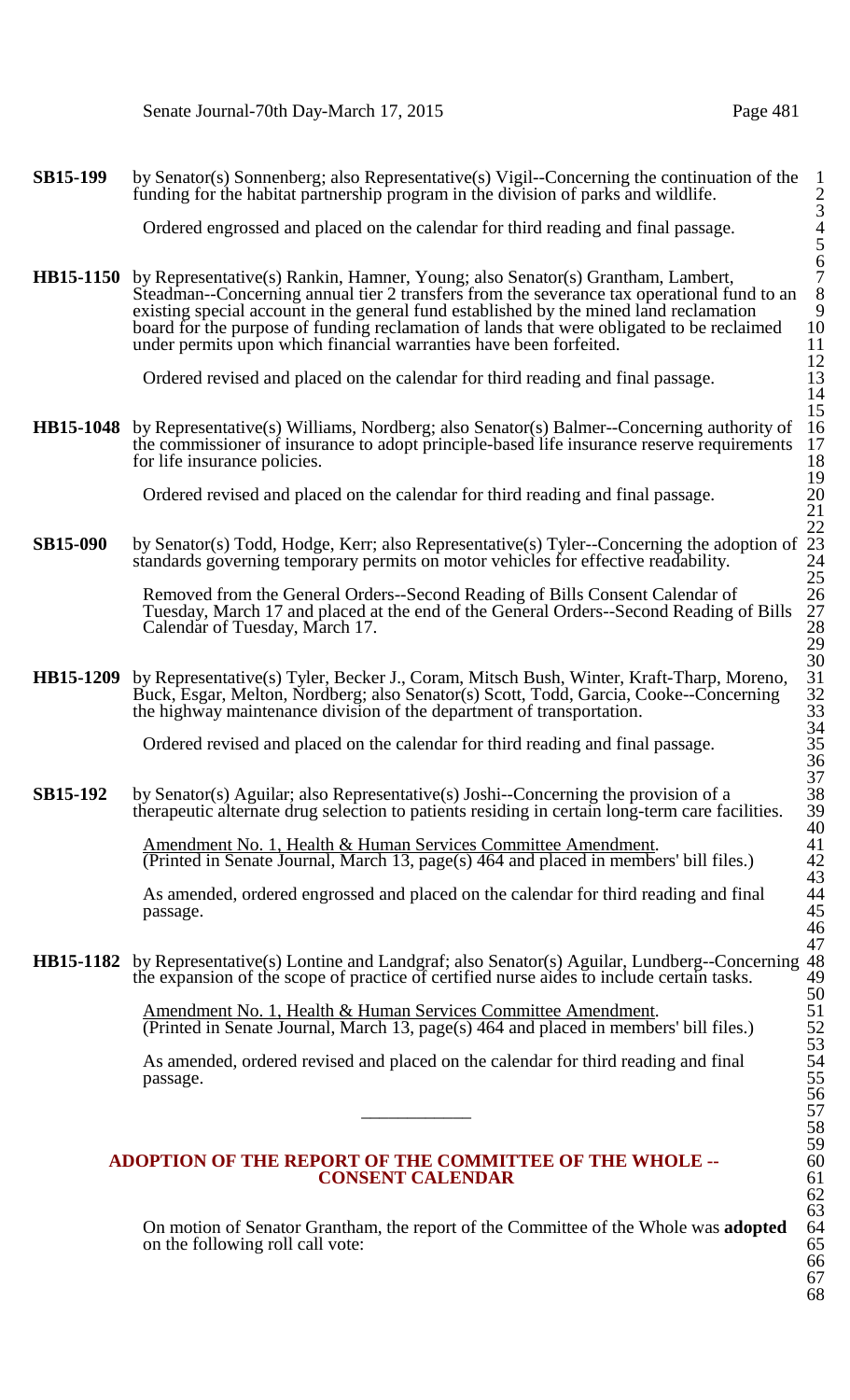| YES               | 34 |            | <b>EXCUSED</b>            | <b>ABSENT</b>   |                |
|-------------------|----|------------|---------------------------|-----------------|----------------|
| Aguilar<br>Balmer |    | Guzman     | Kerr                      | Scheffel        | $\overline{2}$ |
|                   |    | Heath      | Lambert                   | Scott           | 3              |
| Baumgardner       |    | Y Hill     | Y Lundberg                | Y Sonnenberg    | $\overline{4}$ |
| Carroll           |    | Y Hodge    | Y Marble                  | Y Steadman      |                |
| Cooke             |    | Y Holbert  | Y Martinez Humenik Y Todd |                 | 6              |
| Crowder           |    | Y Jahn     | Y Merrifield              | <b>Ulibarri</b> | 7              |
| Donovan           |    | Y Johnston | E Neville T.              | Y Woods         | 8              |
| Garcia            |    | Jones      | Y Newell                  | Y President     | 9              |
| Grantham          |    | Kefalas    | Roberts                   |                 | 10             |

The Committee of the Whole took the following action:

Passed on second reading: SB15-198, SB15-199, SB15-192 as amended, HB15-1150, 15<br>HB15-1048, HB15-1209, HB15-1182 as amended. 16 HB15-1048, HB15-1209, HB15-1182 as amended. Laid over to the end of the General Orders -- Second Reading of Bills calendar, Tuesday, March 17: SB15-090.

Committee On motion of Senator Grantham, the Senate resolved itself into the Committee of the of the Whole Whole for consideration of General Orders-Second Reading of Bills, and Senator Whole for consideration of General Orders--Second Reading of Bills, and Senator Grantham was called to the chair to act as Chairman.

## **GENERAL ORDERS -- SECOND READING OF BILLS** 27

The Committee of the Whole having risen, the Chairman reported that the following bills, 29 reading at length having been dispensed with by unanimous consent, had been considered 30 reading at length having been dispensed with by unanimous consent, had been considered 30 and action taken thereon as follows:  $\frac{31}{2}$ and action taken thereon as follows:

**SB15-173** by Senator(s) Holbert; also Representative(s) Pabon--Concerning expanding protections for student data security.

> Amendment No. 1, Education Committee Amendment.<br>(Printed in Senate Journal, March 6, page(s) 402-407 and placed in members' bill files.) 38 (Printed in Senate Journal, March 6, page(s)  $402-407$  and placed in members' bill files.)

Amendment No. 2(L.007), by Senator Holbert.

Amend the Education Committee Report, dated March 5, 2015, page 1, line 22, strike "SCHOOLS AND" and substitute "SCHOOLS,".

Page 1, line 23, strike "DISTRICTS;" and substitute "DISTRICTS, AND 45 BOARDS OF COOPERATIVE SERVICES;". 46

Page 2, line 10, after "DISTRICT," insert "BOARD OF COOPERATIVE SERVICES.".

Page 2, lines 39, after "DISTRICT," insert "BOARD OF COOPERATIVE SERVICES.". SERVICES,". 52

Page 3, line 3, strike the first "OR" and before the second "OR" insert "A BOARD OF COOPERATIVE SERVICES, OR THE CHARTER SCHOOL 55 INSTITUTE,". 56

Page 3, line 8, strike "SCHOOL OR CHARTER SCHOOL." and substitute "SCHOOL, CHARTER SCHOOL, OR BOARD OF COOPERATIVE SERVICES.".

Page 3, line 33, strike "OR SCHOOL DISTRICT." and substitute "SCHOOL 61<br>DISTRICT, OR BOARD OF COOPERATIVE SERVICES.". 62 DISTRICT, OR BOARD OF COOPERATIVE SERVICES.". 62

Page 4, line 42, before "OR" insert "BOARD OF COOPERATIVE SERVICES,".

Page 5, line 2, strike "SCHOOL OR" and substitute "SCHOOL, BOARD OF COOPERATIVE SERVICES, OR". 67

Page 5, line 42 strike "DISTRICT" and substitute "DISTRICT, A BOARD OF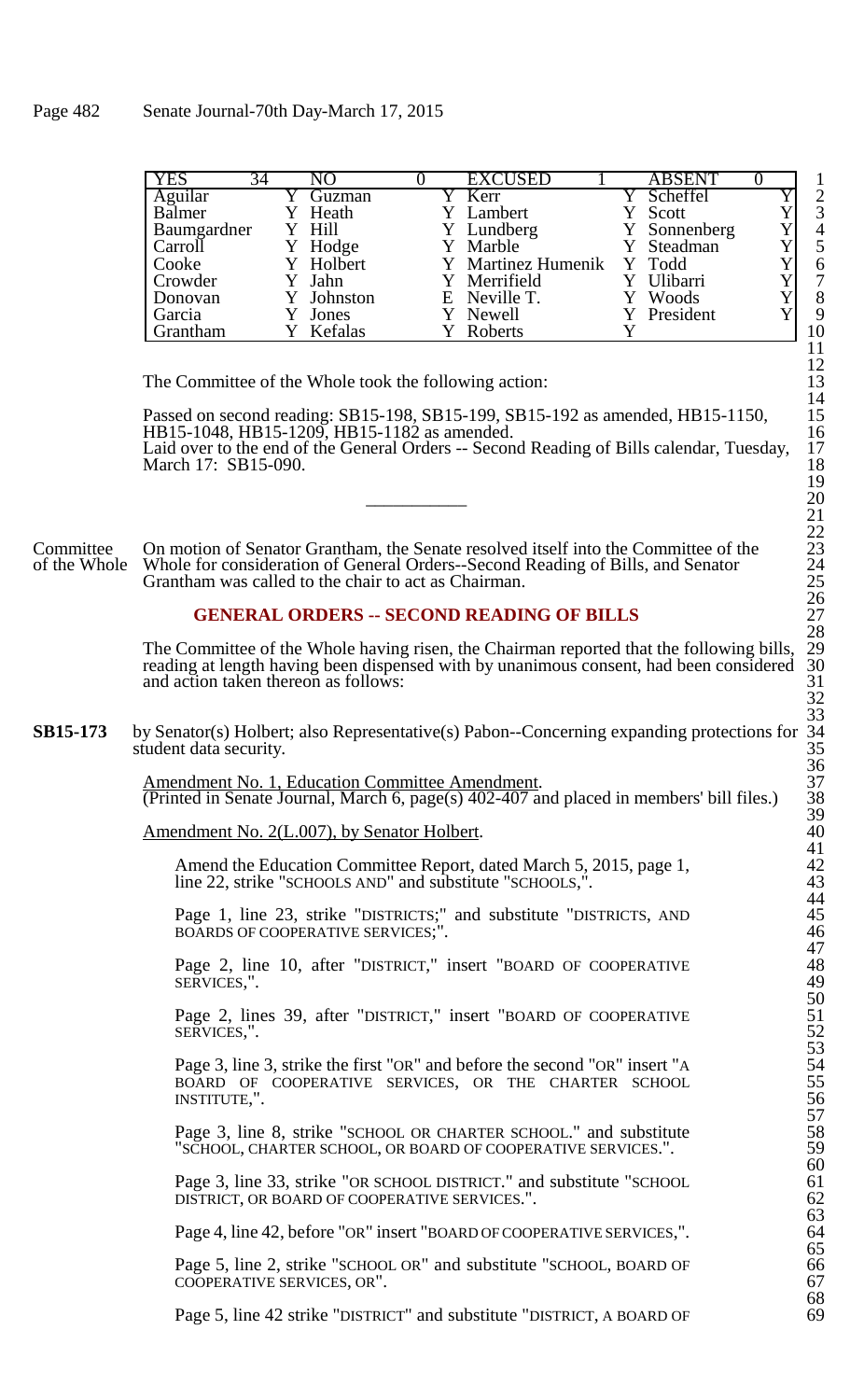COOPERATIVE SERVICES.".

Page 6, line 5, before "CHARTER" insert "BOARD OF COOPERATIVE SERVICES.".

Page 6, line 10, before "OR" insert "BOARDS OF COOPERATIVE SERVICES,".

Page 8, line 11, before "OR" insert "BOARD OF COOPERATIVE SERVICES,".

Page 8, strike line 29, and substitute "EDUCATION OR TO BOARDS OF COOPERATIVE SERVICES.".

### Amendment No. 3(L.012), by Senator Woods.

Amend the Education Committee Report, dated March 5, 2015, page 5, strike lines 5 through 31 and substitute:

"(I) THE NAME AND CONTACT INFORMATION OF THE OPERATOR COLLECTING OR GENERATING COVERED INFORMATION AND THE NAME 20 AND CONTACT INFORMATION OF ANY THIRD PARTY TO WHOM THE 21 OPERATOR HAS DISCLOSED COVERED INFORMATION; 22

(II) A LIST OF THE TYPE OF COVERED INFORMATION DESCRIBED IN 23 SUB-SUBPARAGRAPHS (C) AND (D) OF SUBPARAGRAPH (III) OF 24 PARAGRAPH (a) OF SUBSECTION (3) OF THIS SECTION THAT IS COLLECTED 25 OR GENERATED BY THE OPERATOR OR DISCLOSED BY THE OPERATOR TO A THIRD PARTY;

(III) THE PUBLIC SCHOOL PURPOSE OR PURPOSES FOR WHICH THE COVERED INFORMATION IS INTENDED TO BE USED; AND

(IV) THE OPERATOR'S POLICIES REGARDING RETENTION AND DISPOSAL OF COVERED INFORMATION; AND

(d) UPON REQUEST, PROVIDE THE STATE BOARD, DEPARTMENT, SCHOOL DISTRICTS, BOARDS OF COOPERATIVE SERVICES, OR THE CHARTER SCHOOL INSTITUTE WITH:

(I) THE DATA ELEMENTS AND A DESCRIPTION OF ANY COVERED INFORMATION DESCRIBED IN SUB-SUBPARAGRAPHS  $(A)$ ,  $(C)$ , AND  $(D)$  OF SUBPARAGRAPH  $(III)$  OF PARAGRAPH  $(a)$  OF SUBSECTION  $(3)$  OF THIS SECTION THAT IS COLLECTED BY THE OPERATOR OR DISCLOSED BY THE OPERATOR TO A THIRD PARTY;

(II) THE OPERATOR'S POLICIES REGARDING ACCESS CONTROLS, ENCRYPTION, STORAGE, AND DATA TRANSIT; AND 41

(III) THE NAME AND CONTACT INFORMATION OF THE SOURCE OF ANY DATA SET MERGED WITH ANY COVERED INFORMATION COLLECTED BY 43 THE OPERATOR.".

As amended, ordered engrossed and placed on the calendar for third reading and final  $p$ assage.  $48$ 

**SB15-202** by Senator(s) Balmer; also Representative(s) Pabon, Moreno--Concerning the regulation of water conditioning appliances pursuant to the plumbing code.

> Amendment No. 1, Business, Labor & Technology Committee Amendment. (Printed in Senate Journal, March 12, page(s)  $448$  and placed in members' bill files.)

As amended, ordered engrossed and placed on the calendar for third reading and final passage. 58

**SB15-211** by Senator(s) Lambert, Grantham, Steadman, Baumgardner, Kefalas, Sonnenberg; also 61 Representative(s) Rankin, Hamner, Young, Becker K., Brown, Vigil--Concerning an 62 automatic funding mechanism for payment of future costs attributable to certain of the state's capital assets.

Laid over until Wednesday, March 18, retaining its place on the calendar. 66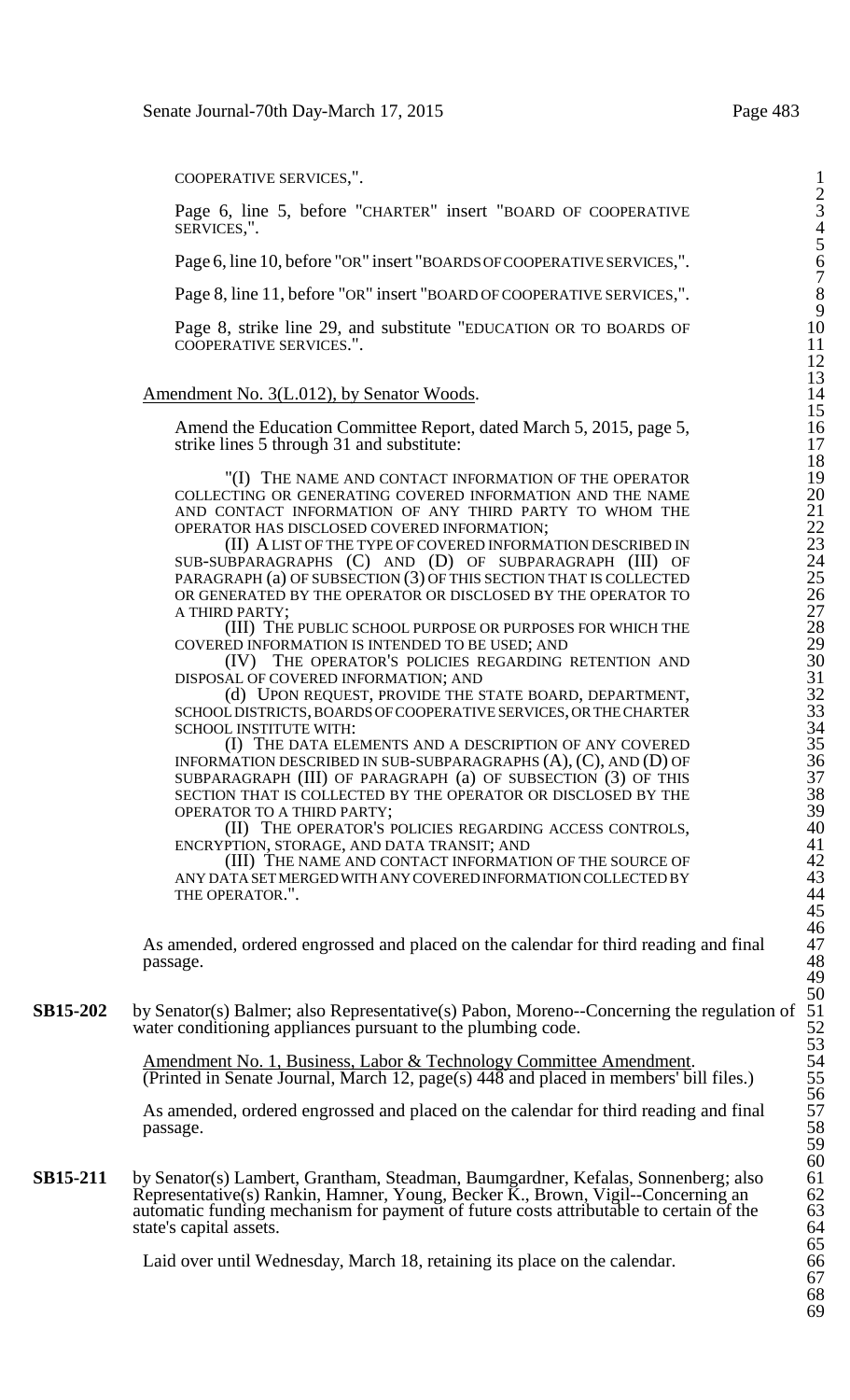- Page 484 Senate Journal-70th Day-March 17, 2015
- **SB15-129** by Senator(s) Lundberg; --Concerning preserving the parent-child relationship in domestic relations actions.

Laid over until Thursday, March 19, retaining its place on the calendar.

**SB15-069** by Senator(s) Woods, Lundberg, Lambert, Holbert, Cooke, Neville T., Marble, Baumgardner, Balmer; also Representative(s) Priola, Everett, Navarro, Neville P., 8 Nordberg, Ransom, Tate, Thurlow, Van Winkle, Willett--Concerning the repeal of the "Job 9 Protection and Civil Rights Enforcement Act of 2013". 10

Laid over until Friday, March 20, retaining its place on the calendar.

**HB15-1254** by Representative(s) Hamner, Young, Rankin; also Senator(s) Lambert, Grantham, 15 Steadman--Concerning the elimination of the general appropriations act limitation in the 16 definition of "total governing board appropriation" for the treatment of higher education 17 appropriations.  $\sim$  18

Ordered revised and placed on the calendar for third reading and final passage.

SB15-086 by Senator(s) Lambert, Grantham, Lundberg, Marble, Holbert, Cooke, Baumgardner, Neville T., Roberts, Cadman, Scheffel, Scott, Crowder; also Representative(s) Joshi, 24 Brown, Klingenschmitt, Carver, Wilson, Neville P.--Concerning criminal background 25 checks performed pursuant to transfers of firearms. 26

Laid over until Friday, March 20, retaining its place on the calendar.

**SB15-078** by Senator(s) Neville T., Cooke, Roberts, Balmer, Grantham, Holbert, Jahn, Marble, 31 Woods; also Representative(s) Neville P., Saine, Humphrey, Everett--Concerning a requirement that legislative council staff assemble notices of reported business fiscal impacts.  $\frac{34}{3}$ 

> Amendment No. 1, State, Veterans & Military Affairs Committee Amendment. 36 (Printed in Senate Journal, February 5, page(s) 173-174 and placed in members' bill files.) 37

Amendment No. 2, Appropriations Committee Amendment. (Printed in Senate Journal, March 13, page(s)  $460$  and placed in members' bill files.)

As amended, ordered engrossed and placed on the calendar for third reading and final passage.  $p$ assage.  $43$ 

(For further action, see amendments to the report of the Committee of the Whole.) 45

**SB15-045** by Senator(s) Lundberg; --Concerning the creation of income tax credits for nonpublic education. education. 49

Laid over until Thursday, March 19, retaining its place on the calendar.

**HB15-1067** by Representative(s) Kraft-Tharp and Landgraf; also Senator(s) Newell--Concerning the establishment of a continuing professional development program for licensed psychologists. 56

Laid over until Wednesday, March 18, retaining its place on the calendar.

**HB15-1004** by Representative(s) Tyler, Buck, Ginal, Lee, Mitsch Bush; also Senator(s) Todd--Concerning authorization for firefighter license plates to be issued for motorcycles, and, in 62 connection therewith, making an appropriation.

Laid over until Wednesday, March 18, retaining its place on the calendar.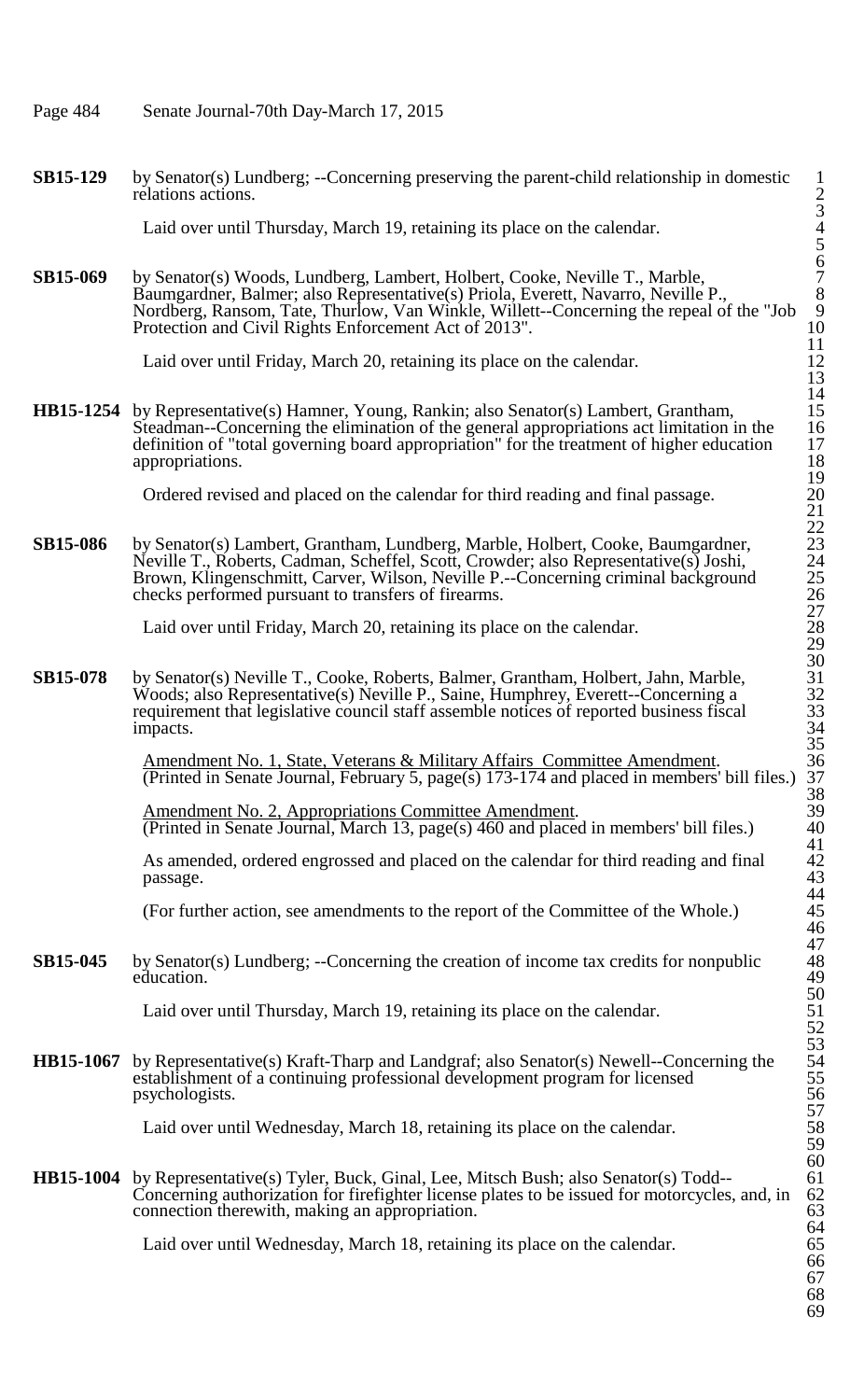**SB15-197** by Senator(s) Crowder and Jahn, Baumgardner, Cooke, Garcia, Guzman, Hodge, Holbert, 1 Lundberg, Martinez Humenik, Newell, Roberts, Todd, Ulibarri, Woods; also 2 Representative(s) Fields and Willett, Ginal, Brown, Dore, Esgar, Landgraf, Lee, Primavera, 3 Salazar, Singer--Concerning the prescriptive authority of advanced practice nurses. 4

Laid over until Wednesday, March 18, retaining its place on the calendar.

**HB15-1134** by Representative(s) Coram; also Senator(s) Cooke--Concerning the new vehicle exemption for emissions testing of heavier diesel vehicles with a model year that is no older 10 than 2014, and, in connection therewith, making an appropriation. than  $2014$ , and, in connection therewith, making an appropriation.

> A majority of all members elected to the Senate having voted in the affirmative, the bill 13 was referred to the Committee on Appropriations. was referred to the Committee on Appropriations.

**SB15-090** by Senator(s) Todd, Hodge, Kerr; also Representative(s) Tyler--Concerning the adoption of 17 standards governing temporary permits on motor vehicles for effective readability. standards governing temporary permits on motor vehicles for effective readability.

Laid over until Wednesday, March 18, retaining its place on the calendar.

## AMENDMENTS TO THE REPORT OF THE COMMITTEE OF THE WHOLE

**SB15-078** by Senator(s) Neville T., Cooke, Roberts, Balmer, Grantham, Holbert, Jahn, Marble, Woods; also Representative(s) Neville P., Saine, Humphrey, Everett--Concerning a 28 requirement that legislative council staff assemble notices of reported business fiscal impacts. 30

> Senator Ulibarri moved to amend the Report of the Committee of the Whole to show that the following amendment to SB 15-078 did pass, and that SB 15-078, as amended, did pass.

Amend printed bill, page 4, after line 9 insert:

"(5) ANY PERSON WHO SUBMITS A COMMENT REGARDING THE BUSINESS FISCAL IMPACT OF A LEGISLATIVE MEASURE OR PROPOSED RULE IN ACCORDANCE WITH THIS SECTION SHALL DISCLOSE IN THE COMMENTS: (a) WHETHER THE PERSON OR HIS OR HER BUSINESS WOULD DIRECTLY OR INDIRECTLY FINANCIALLY BENEFIT FROM THE PASSAGE OR 42 DEFEAT OF THE LEGISLATIVE MEASURE OR PROMULGATION OF THE PROPOSED RULE AND, IF SO, AN ESTIMATE OF THE VALUE OF THE BENEFIT;  $AND$  45

(b) IF THE PERSON IS COMMENTING ON BEHALF OF A TRADE ASSOCIATION OR A CHAMBER OF COMMERCE, THE NAMES OF THE INDIVIDUALS OR BUSINESSES ON WHOSE BEHALF THE COMMENTS ARE SUBMITTED AND FOR EACH OF THOSE INDIVIDUALS OR BUSINESSES, THE INFORMATION REQUIRED UNDER PARAGRAPH (a) OF THIS SUBSECTION  $(5).$ ". 51

Less than a majority of all members elected to the Senate having voted in the affirmative, the amendment to the report of the Committee of the Whole was **lost** on the following roll 55 call vote: 56

| <b>YES</b>        | 16 |            | 18 | <b>EXCUSED</b>     | <b>ABSENT</b> | 59 |
|-------------------|----|------------|----|--------------------|---------------|----|
| Aguilar<br>Balmer |    | Guzman     |    | Y Kerr             | Scheffel      | 60 |
|                   |    | Heath      |    | Lambert            | Scott         | 61 |
| Baumgardner       |    | N Hill     |    | N Lundberg         | N Sonnenberg  | 62 |
| Carroll           |    | Hodge      |    | Y Marble           | Steadman      | 63 |
| Cooke             |    | Holbert    |    | N Martinez Humenik | N Todd        | 64 |
| Crowder           |    | Jahn       |    | Y Merrifield       | Ulibarri      | 65 |
| Donovan           |    | Y Johnston |    | E Neville T.       | Woods         | 66 |
| Garcia            |    | Jones      |    | Newell             | Y President   | 67 |
| l Grantham        |    | Kefalas    |    | Roberts            |               | 68 |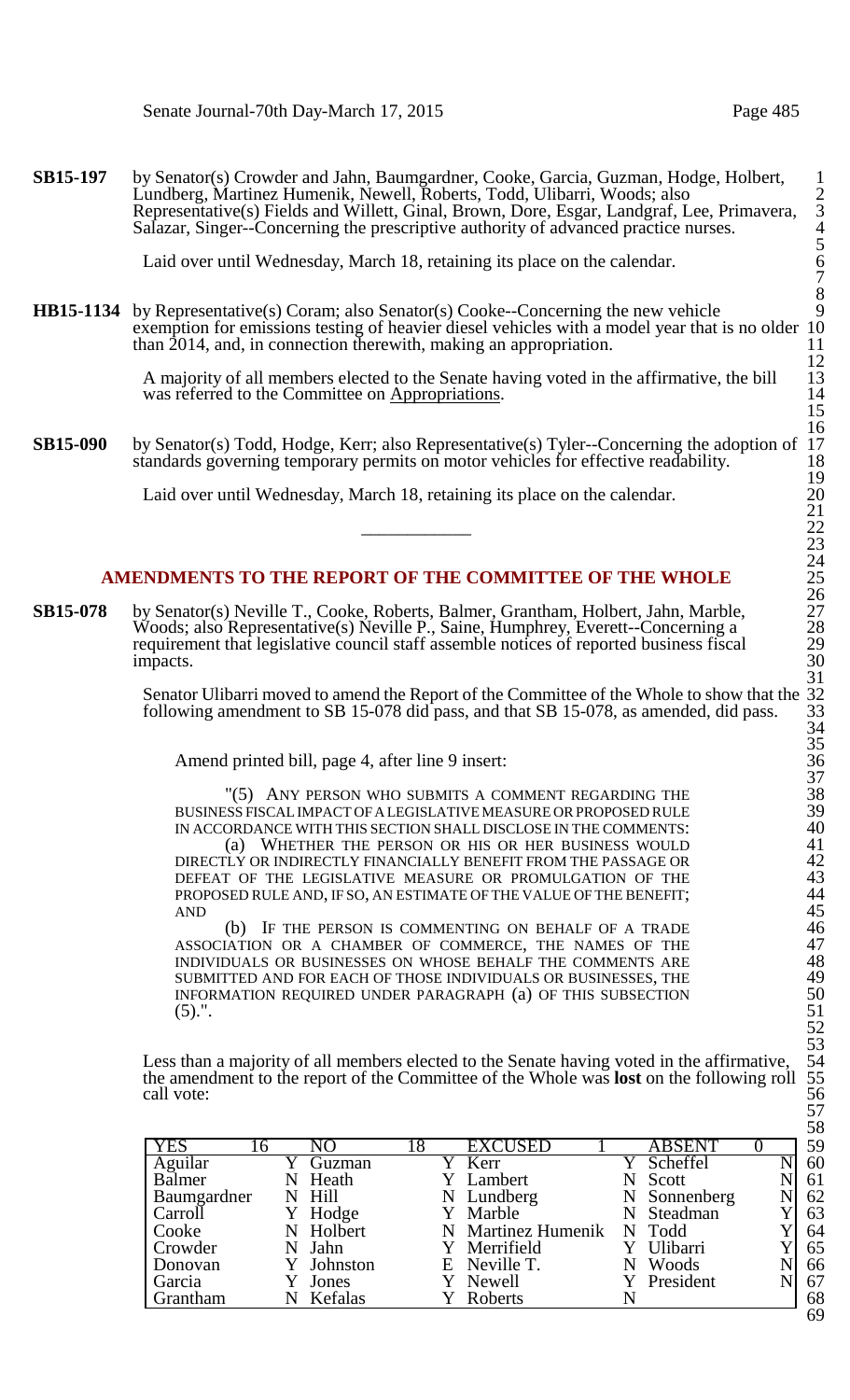### **ADOPTION OF THE REPORT OF THE COMMITTEE OF THE WHOLE** 4

On motion of Senator Grantham, the report of the Committee of the Whole was **adopted** 7 on the following roll call vote:

| <b>YES</b><br>34 | NΟ         |  | <b>EXCUSED</b>            | <b>ABSENT</b> |  |    |
|------------------|------------|--|---------------------------|---------------|--|----|
| Aguilar          | Guzman     |  | Y Kerr                    | Y Scheffel    |  |    |
| Balmer           | Heath      |  | Lambert                   | Scott         |  |    |
| Baumgardner      | Y Hill     |  | Y Lundberg                | Y Sonnenberg  |  | 14 |
| Carroll          | Y Hodge    |  | Y Marble                  | Y Steadman    |  | 15 |
| Cooke            | Y Holbert  |  | Y Martinez Humenik Y Todd |               |  | 16 |
| Crowder          | Jahn       |  | Y Merrifield              | Ulibarri      |  | 17 |
| Donovan          | Y Johnston |  | E Neville T.              | Woods         |  | 18 |
| Garcia           | Jones      |  | Y Newell                  | Y President   |  | 19 |
| <b>Grantham</b>  | Kefalas    |  | <b>Roberts</b>            |               |  | 20 |

The Committee of the Whole took the following action: 23

Passed on second reading: SB15-173 as amended, SB15-202 as amended, SB15-078 as 25 amended, HB15-1254. <sup>26</sup> 26

Laid over until Wednesday, March 18: SB15-211, HB15-1067, HB15-1004, SB15-197, 27 SB15-090. 28

Laid over until Thursday, March 19: SB15-129, SB15-045. 29

Laid over until Friday, March 20: SB15-069, SB15-086. 30 Referred to Committee on Appropriations: HB15-1134. 31

On motion of Majority Leader Scheffel, and with a majority of those elected to the Senate 36 having voted in the affirmative, the balance of the calendar of Tuesday, March 17 was laid 37 over until Wednesday, March 18, retaining its place on the calendar. 38

Consideration of Governor's Appointments: 40 Members of the Solid and Hazardous Waste Commission. 41 Member of the State Board of Health. Members of the Air Quality Control Commission. Consideration of Conference Committee Reports: SB15-085. 44  $\frac{45}{46}$ 

#### **MESSAGE FROM THE HOUSE**

March 17, 2015

Mr. President:

The House has passed on Third Reading and transmitted to the Revisor of Statutes HB15-1251, 1212, 1224, 1246.

The House has passed on Third Reading and transmitted to the Revisor of Statutes HB15-1222, amended as printed in House Journal, March 16. 59 HB15-1131, amended as printed in House Journal, March 16. 60 HB15-1136, amended as printed in House Journal, March 16. HB15-1157, amended as printed in House Journal, March 16. HB15-1142, amended as printed in House Journal, March 16. 63 HB15-1073, amended as printed in House Journal, March 16. 64

The House has passed on Third Reading and returns herewith SB15-103, 191, 097, 030. 67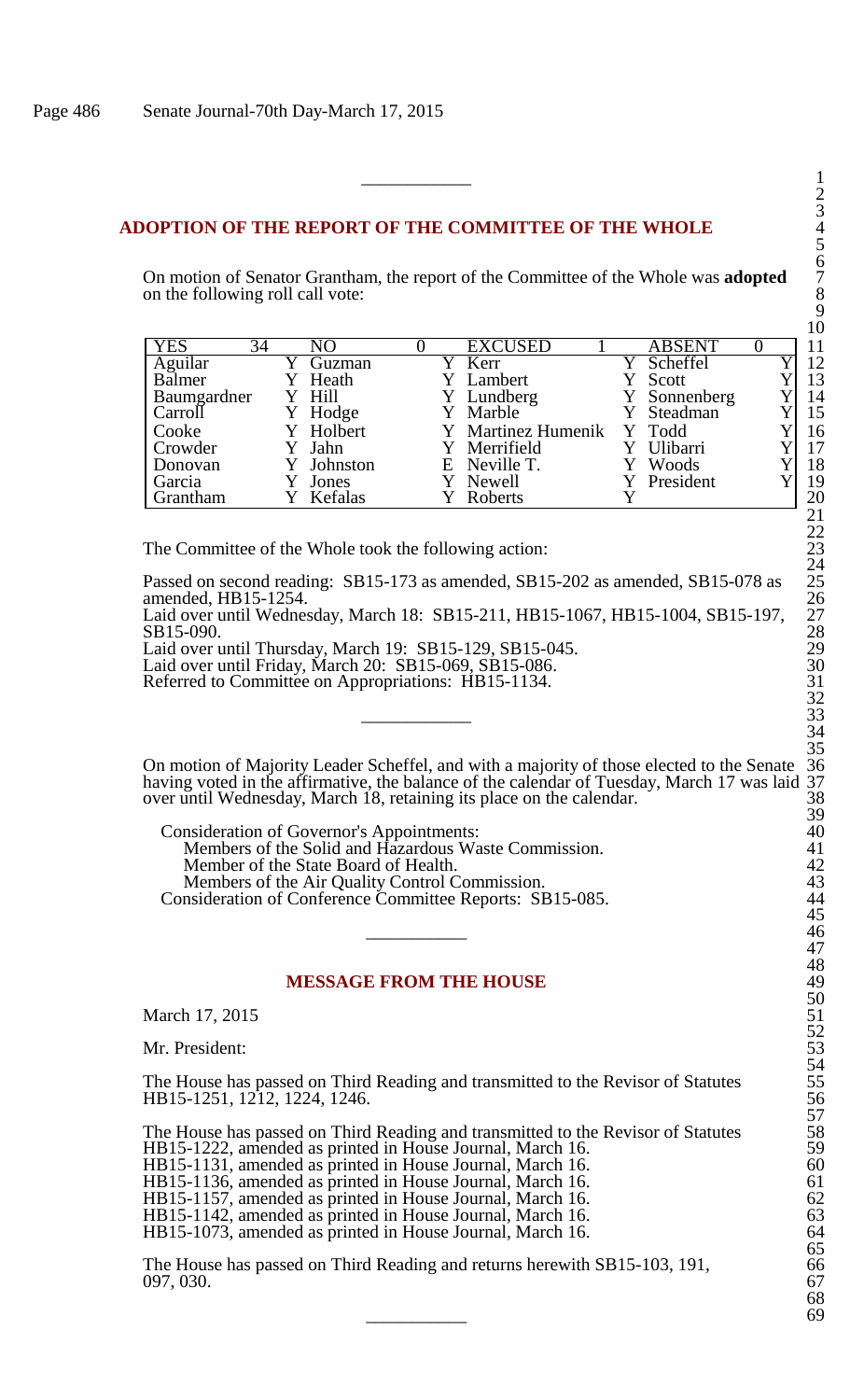# **MESSAGE FROM THE REVISOR OF STATUTES** 2

March 17, 2015

We herewith transmit:

Without comment, HB15-1212, 1224, 1246, and 1251. 11 Without comment, as amended, HB15-1073, 1131, 1136, 1142, 1157, and 1222. 12  $\frac{13}{14}$ 

#### **MEMORANDUM REPORT FROM THE HOUSE AND SENATE COMMITTEES ON DELAYED BILLS**

Pursuant to Joint Rule 23 (c), the House and Senate Committees on Delayed Bills, acting jointly, extend the following deadlines:

The Monday, March 23 deadline (the 76th legislative day) for introduction of the long 27 appropriation bill in the Senate is extended until Monday, March 30, 2015 (the 83rd legislative day).

The Friday, March 27 deadline (the 80th legislative day) for passage of the long appropriation bill in the Senate is extended until Monday, April 6, 2015 (the 90th legislative day).

The Friday, April 3 deadline (the 87th legislative day) for passage of the long appropriation bill in the House is extended until Monday, April 13, 2015 (the 97th legislative day).

The Friday, April 10 deadline (the 94th legislative day) for adoption of the conference 39<br>committee report on the Long Appropriations Bill is extended until Friday. April 17, 2015 40 committee report on the Long Appropriations Bill is extended until Friday, April 17, 2015 40<br>(the 101st legislative day). (the  $101st$  legislative day).

This memorandum shall be printed in the journal of each house as is required by said Joint 43<br>Rule 23 (c). 44 Rule  $23$  (c).

Senator Scheffel<br>
Senate Majority Leader<br>
House Majority Leader<br>
House Majority Leader

(signed) (signed) 46 Senator Cadman<br>
Senator Cadman Representative Hullinghorst 47<br>
President of the Senate Speaker of the House of Representatives 48 Speaker of the House of Representatives

House Majority Leader

Senator Carroll<br>
Senate Minority Leader<br>
House Minority Leader<br>
House Minority Leader House Minority Leader

## **MESSAGE FROM THE HOUSE**

March 17, 2015

Mr. President:

The House has postponed indefinitely SB15-064, 074, 093. The bills are returned 66<br>herewith. 67 herewith. 67  $\frac{68}{69}$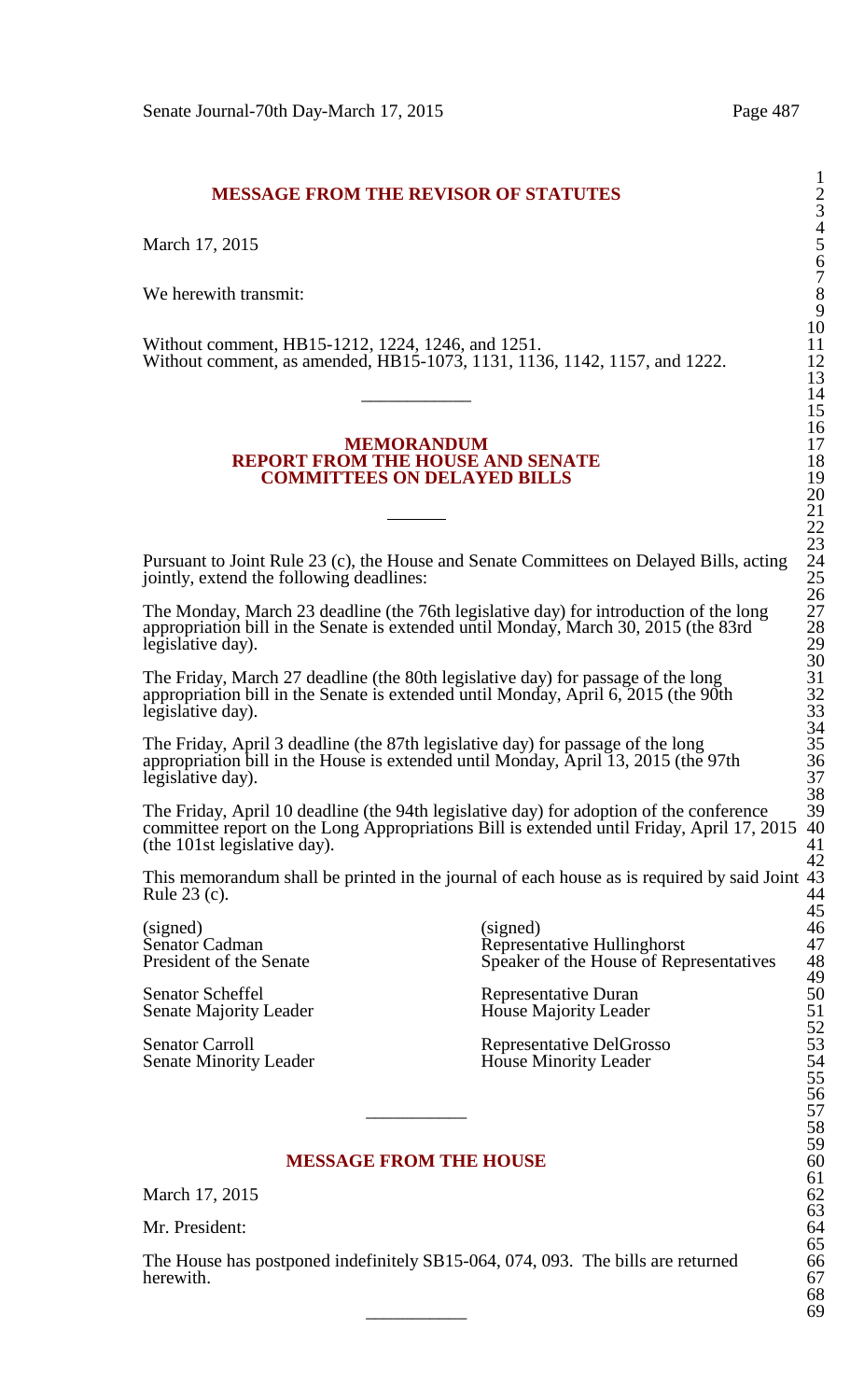Senate in recess. Senate reconvened.

## **INTRODUCTION OF RESOLUTIONS**

The following resolution was read by title and referred to the committee indicated:

**SJR15-018** by Senator(s) Scott, Baumgardner, Cooke, Donovan, Grantham, Sonnenberg; --Concerning 12 the encouragement of state and local governments to enact policies that promote private 13 the encouragement of state and local governments to enact policies that promote private is not investment in broadband allowing for increased higher speeds and competition in the 14 investment in broadband allowing for increased higher speeds and competition in the 14<br>network video service provider market.<br>Business, Labor, & Technology<br>17<br>18 network video service provider market. Business, Labor,  $\&$  Technology

### **INTRODUCTION OF BILLS -- FIRST READING**

The following bills were read by title and referred to the committees indicated:

- **SB15-217** by Senator(s) Roberts and Cooke; also Representative(s) Williams--Concerning data collection related to peace officer-involved shootings of a person.<br>Judiciary Judiciary 28
- **SB15-218** by Senator(s) Roberts and Cooke; also Representative(s) Williams--Concerning requiring a law enforcement agency to disclose whether a peace officer has made a knowing misrepresentation in certain settings.<br>Judiciary Judiciary 34
- **SB15-219** by Senator(s) Cooke and Roberts; also Representative(s) Salazar--Concerning measures to 37 provide additional transparency to peace officer-involved shootings. Judiciary 39 provide additional transparency to peace officer-involved shootings.<br>Judiciary Judiciary 39
- **SB15-220** by Senator(s) Carroll and Cadman, Scheffel; also Representative(s) Duran and DelGrosso, Hullinghorst--Concerning security for the Colorado general assembly. State, Veterans, & Military Affairs
- **SB15-221** by Senator(s) Cooke; also Representative(s) Danielson and Priola--Concerning public 47<br>48 transit officers. 48<br>
Judiciary 49 Judiciary 49
- **SB15-222** by Senator(s) Scheffel, Crowder, Hodge, Holbert; also Representative(s) Williams, Lawrence, Mitsch Bush--Concerning an increase in the annual limit on the total state sales and use tax refunds for tangible personal property used in rural broadband service.<br>Finance Finance 55
- **SB15-223** by Senator(s) Holbert and Todd, Carroll, Merrifield, Marble, Woods, Neville T., Lundberg, 58<br>Scheffel, Hill, Sonnenberg: also Representative(s) Lebsock and Ransom, Primavera. 59 Scheffel, Hill, Sonnenberg; also Representative(s) Lebsock and Ransom, Primavera, 59<br>Danielson, Winter, Salazar, Esgar, Saine, Brown, Buck, Conti, Everett, Klingenschmitt, 60 Danielson, Winter, Salazar, Esgar, Šaine, Brown, Buck, Conti, Everett, Klingenschmitt, 60<br>Navarro, Roupe, Sias, Thurlow, Van Winkle, Windholz, Neville P.--Concerning ensuring 61 Navarro, Roupe, Sias, Thurlow, Van Winkle, Windholz, Neville P.--Concerning ensuring 61 that the exercise of a parent's right to refuse to have his or her child take standardized tests 62 does not result in negative consequences due to a reduced student participation rate. 63<br>Education 64 Education 64
- **HB15-1073** by Representative(s) Salazar; also Senator(s) Ulibarri--Concerning allowing a driver to 67 challenge the validity of a law enforcement officer's initial contact with the driver. 68 challenge the validity of a law enforcement officer's initial contact with the driver. 68<br>Judiciary 69 Judiciary 69